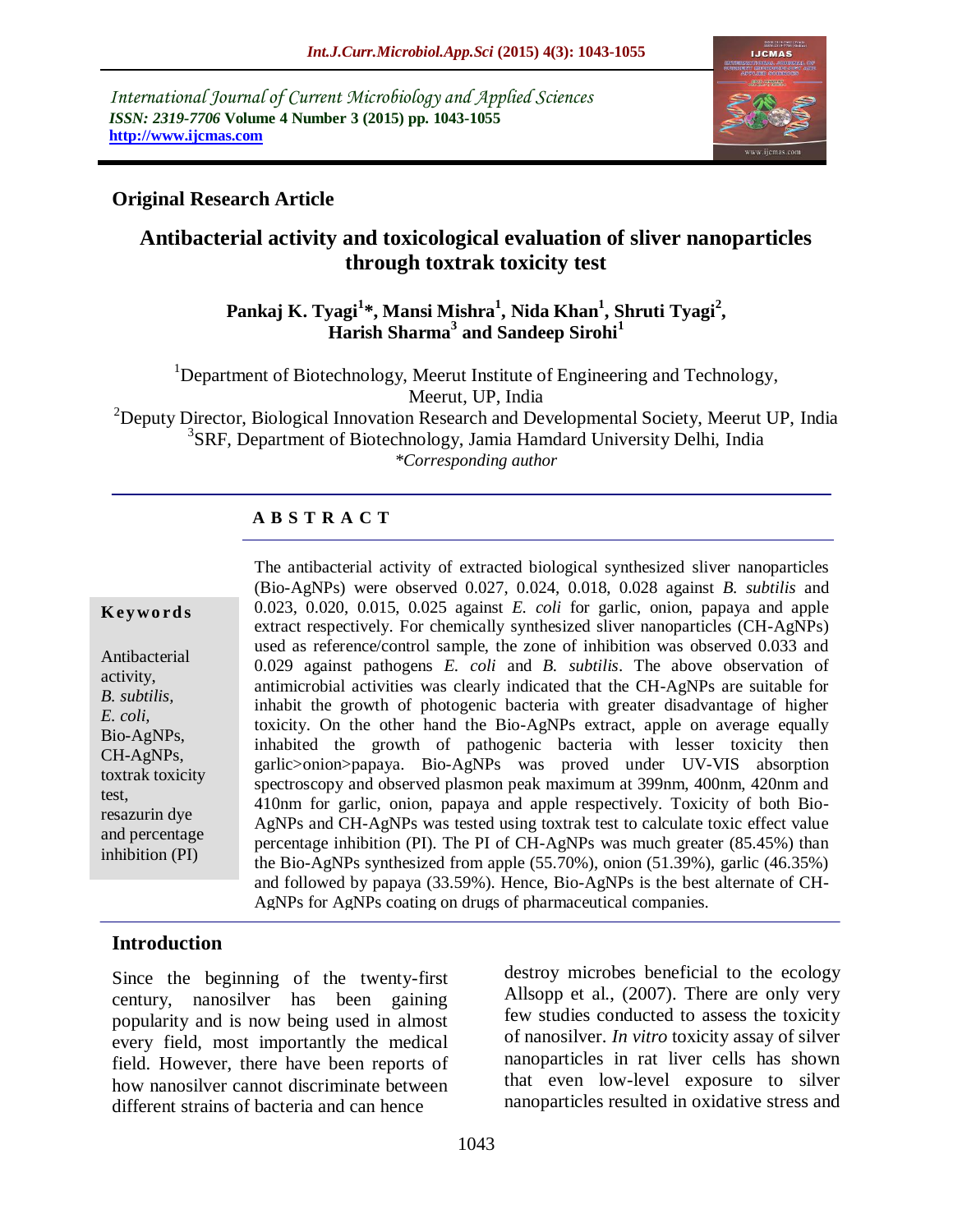impaired mitochondrial function Hussain et al., (2005). Previous research evidenced in *vivo* genotoxicity of nano-TiO2 in normalized after CHL co-administration which supports the oxidative stress as the possible mechanism for titanium toxicity Akmal et al., (2014).

The present study is based on synthesis and evaluating the percentage toxicity of chemically and biologically synthesized silver nanoparticles. Biologically synthesized silver nanoparticles are more biocompatible and friendlier to the nominal human body and own micro flora. They do not severely disturb it during the ingestion of drugs coated with nanoparticles such as sliver, titanium dioxide and gold etc. Micro flora of a human body normally contains *B. subtilis* which is a [Gram-positive,](http://en.wikipedia.org/wiki/Gram-positive) [catalase](http://en.wikipedia.org/wiki/Catalase)positive and *E. coli* is a Gram-negative, facultative anaerobic, rod-shaped bacterium that is commonly found in the lower intestine of warm-blooded organisms (endotherms) and constitute about 0.1% of gut flora Eckburg et al., (2005) . These gut flora of humans work as a [probiotic](http://en.wikipedia.org/wiki/Probiotic) in healthy individuals which, rarely causes food poisoning. It has the ability to form a tough, protective [endospore,](http://en.wikipedia.org/wiki/Endospore) allowing the organism to tolerate extreme environmental conditions, but still nanoparticles of sliver, gold and titanium dioxide etc. destroyed them and make own immunity week to weaker day by day.

## **Materials and Methods**

## **Sample and Pathogens Collection**

All chemicals used in this experiment were of the highest purity and obtained from Sigma and Merck. Garlic (*Allium* sativum) and Onion (*Allium cepa*) in vegetables and papaya (*Carica papaya)* and apple *(Malus domestica)* was used in fruits for the Bio-AgNPs collected from local market in 2013.

The cultures of *B. subtilis* (gram positive) and *E. coli* (gram negative) were used to demonstrate the toxic effects of silver nanoparticles on gut microbial community probiotic collected from the microbiology laboratory of this Institute.

## **Preparation of the Extracts**

100 gm of onion and garlic for vegetables and papaya and apple for fruits were ground separately to obtain the extracts. The extract was then mixed with 100ml deionized water in a conical flask and the mixture was boiled for 10 min. Extracts were filtered using Whatmann no-1 filter paper and filtrates were collected and centrifuged at 10000 rpm for 15 min at RT.

## **Biologically Synthesized Silver Nanoparticles (Bio-AgNPs)**

 $AgNO<sub>3</sub>$  was used as precursor for synthesis of AgNPs 5 ml of 0.75 mM AgNO<sub>3</sub> aqueous solution was added to 100 ml of clear vegetable and fruit extract (Supernatant). Then, the conical flask containing the solution was put into a shaker (150 rpm) at 30°C for 72 h. In this process, the vegetable and fruit extracts acts as the reducing and stabilizing agent P.K. Tyagi et al., (2012). Silver nanoparticles were obtained gradually by the erosion and chemical degradation of plant extracts.

## **Chemically Synthesized Silver Nanoparticles (CH-AgNPs)**

Thirty-eight millimeter tri sodium citrate  $(Na_3C_6H_5O_7.2H_2O)$  and 0.75 mm AgNO<sub>3</sub> were used for CH-AgNPs. 50 ml aqueous  $AgNO<sub>3</sub>$  was taken and boiled up to 70 to 80°C and was mix to 10 ml tri sodium citrate in a drop wise method. The solution was continuously stirred through magnetic stirrer for 4 to 5 min. After proper mixing, the solution was then incubated at 30°C for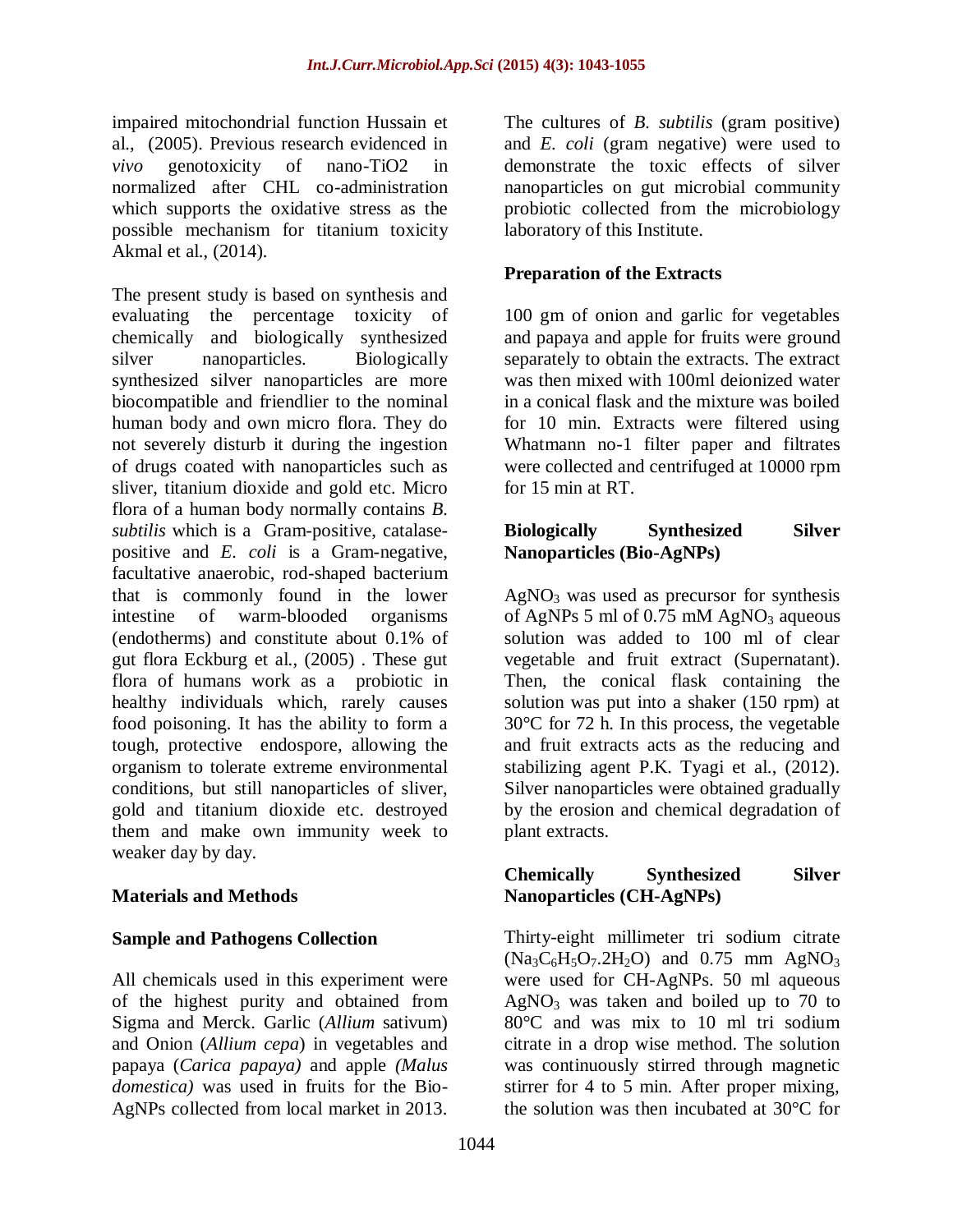45 min. Silver nanoparticles were obtained gradually by the erosion and chemical degradation.

#### **Characterization techniques of Ag Nanoparticles**

In this research the UV-Vis Spectroscopy, FTIR analysis, SEM and TEM analysis characterization tool and techniques were used.

## **UV-VIS Spectroscopy**

The Ag nanoparticle was characterized in a JASCO-V-530, UV-VIS spectrophotometer, to know the kinetic behavior of silver nanoparticles. The scanning range for the samples was 280-700 nm at a scan speed of 400 nm/min. Base line correction of the spectrophotometer was carried out by using a blank reference.

The UV-Vis spectra analysis of AgNPs of all the samples was recorded. The reduction of pure Ag+ ions was monitored by measuring the UV-Vis spectrum of the reaction medium at 2 h after diluting a small aliquot of the sample into distilled water. The color change in reaction mixture solution was recorded through visual observation which showed bioreduction of silver ions in aqueous solution.

## **FTIR analysis**

Freeze-drying or lyophilized samples was used for FTIR studies of AgNPs in which performed to characterize the chemical structure of nanoparticles. FTIR spectra of AgNPs synthesized from Papaya and Apple extract only.

## **SEM analysis**

ZEISS EVO series scanning electron microscope EVO 50 machine was used to

characterize morphology of nanoparticles. The ZEISS EVO 50 is a versatile analytical microscope with a large specimen chamber. Freeze dried samples of Ag NPs solution were sonicated with distilled water; small drop of this sample was placed on glass slide allowed to dry. The accelerating voltage of the microscope was kept in the range 0.2 - 30 kV.

## **TEM analysis**

Transmission electron microscopy (TEM) analysis of the sample was done in IIT Delhi. A drop of the solution was placed on carbon-coated copper grid and later exposed to infrared light (45 min) for solvent evaporation.

## **Toxicity estimation**

Toxicity of sliver nanoparticles was tested using toxtrak test to calculate percentage inhibition (PI). PI is only a relative measure and since there is toxic substances that increase respiration, to give result to a negative number. The PI of both chemically and biologically synthesized silver nanoparticles was compared in order to evaluate toxic effect value.

## **Toxtrak test and Resazurin dye**

Toxtrak test was used to estimate the toxicity of chemically and biologically synthesized silver nanoparticles. Take a two group of six test tubes of broths for 48 hr containing *B. subtilis* and *E. coli* culture respectively. For both groups the first one test tube was marked as control, second test tube for both groups were incubated with 1 ml of each chemically synthesized silver nanoparticle and rest of four test tube were incubated with 1 ml of each biologically synthesized silver nanoparticles synthesized from apple, onion, garlic and papaya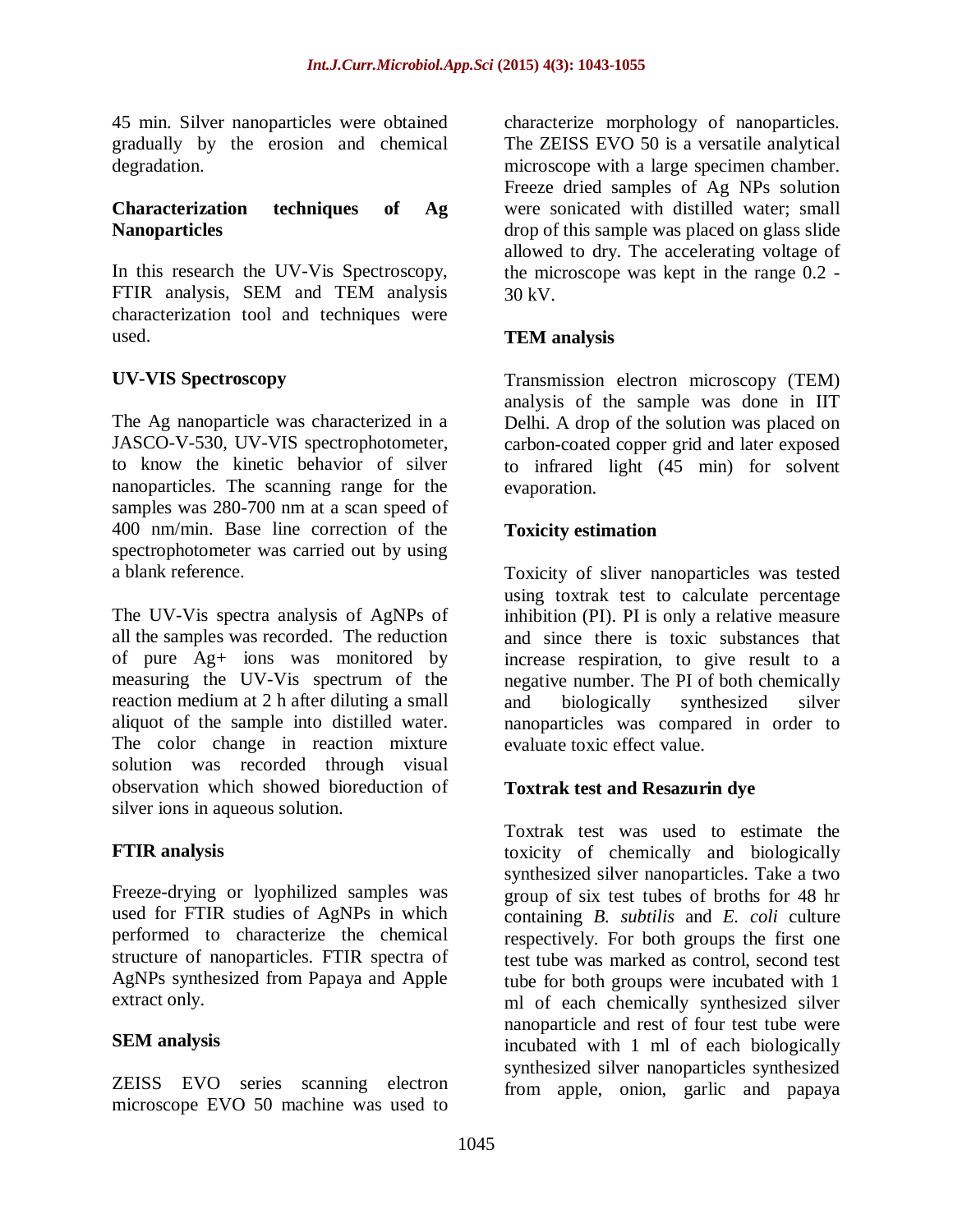respectively. The concentration of the silver nanoparticles ranges from 25 to 50 µg/ml in both solutions. Resazurin dye was added in the volume of 40 µl per test tube and incubated for 0 to 4 hr. The absorption was recorded just after adding the dye (0 h) in all the six test tubes of both groups. Absorption was recorded after every 1 hr intervals up to 4 hr. The presence of toxicity of both in CH-AgNPs and Bio-AgNPs estimated to calculate the decreasing rate of absorbance (degradation) this decreases is indicated the reduction of resazurin dye. These changes/differences (decrease) in absorbance (Last absorbance / initial absorbance) are measured by the changes in absorbance of the sample as compared to a control sample.

The Resazurin offers a simple, rapid and sensitive measurement for the viability of mammalian cells and bacteria. Living cells are metabolically active and are able to reduce the non-fluorescent dye resazurin to the strongly-fluorescent dye resorufin. The fluorescence output is proportional to the number of viable cells over a wide concentration range. This also allows the calculation of the proliferation rate for cells capable of consecutive cell division. Early scientist used resazurin dye to quantify bacterial content in milk Pesch et al., (1929). It was introduced commercially initially under Alamar Blue trademark (Trek Diagnostic Systems, Inc), and now also available under other names such as AB assay, Vybrant (Molecular Probes) and UptiBlue (Interchim). Usually, resazurin dye is used for bacterial toxicity in milk quality, but in this research we used resazurin to estimate the toxicity of sliver nanoparticles.

## **Antimicrobial Activity**

The antibacterial activity assays were done on human gut microflora *B. subtilis E. coli*  by standard disc diffusion method V. Sarsar et al., (2013). Muller Hinton Agar plates were prepared onto which antimicrobial assays were monitored. Fresh overnight cultures of inoculums of each culture were spread on to Muller Hinton agar plate. The sterile discs approximately 5mm in diameter were placed on Mueller Hinton agar plates treated with biosynthesized nanoparticles and chemically synthesized nanoparticles. The discs were then placed over the swabbed Muller Hinton agar plates and incubated at 37°C for overnight. After 24 h of incubation the zone of inhibition was investigated.

## **Results and Discussion**

Reduction of Ag ion into silver particles during exposure to the plant extracts from garlic and onion supernatants could be followed by color change. The plant extract from garlic and onion supernatants were pale yellow before the addition of silver ions and this changed to a brownish color on completion of the reaction with ions. The result obtained in this investigation is very interesting in terms of identification of potential extract for synthesizing the sliver nanoparticles.

## **UV-Vis Spectroscopy characterization of AgNPs**

UV Vis spectrograph of the colloidal solution of silver nanoparticles has been recorded as a function of time. A surface plasmon peak of Bio-AgNPs was located at 399-nm with absorption of 1.16, 400-nm with absorption of 0.23, 420-nm with absorption of 0.90, 410-nm with absorption of 2.66 indicates the presence of nanoparticles in garlic, onion, papaya and apple respectively (Figure  $2 \& 3$ ). On the other hand the CH-AgNPs, the solution turns transparent golden brownish which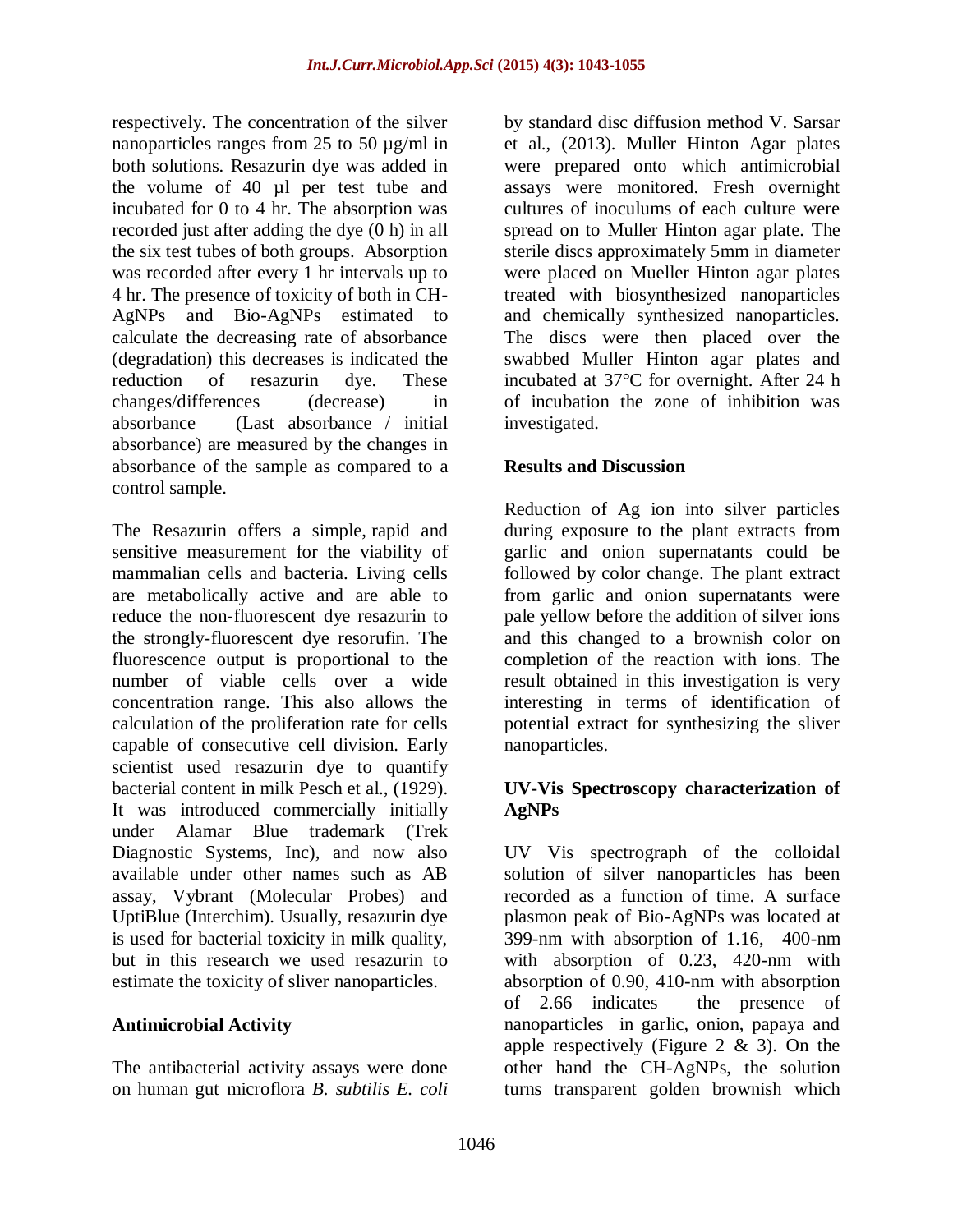shows the presence of silver nanoparticles and on performing UV Vis spectrophotometer, the absorption peak was observed at 398 nm with absorption at 0.24 (Figure 1).

#### **FTIR analysis of the nanoparticles samples**

FTIR analysis of the freeze-dried samples (apple & papaya) was carried out to identify the possible interactions between silver and bioactive molecules, which may be responsible for synthesis and stabilization (capping material) of silver nanoparticles. The amide linkages between amino acid residues in proteins give rise to well known indications in the infrared region of the electromagnetic spectrum. FTIR spectrum reveals two bands at 1394 and 1326 cm\_1 that correspond to the bending vibrations of the amide group bands of the proteins respectively. The amide group bands corresponding stretching vibrations were seen at 3517 and 3149 cm\_1 respectively (Figure 4  $\&$  5). The presence of these indications of peaks of amino acids supports the presence of proteins in cell-free filtrate as observed in UV-Vis spectra. It is well known that protein nanoparticles interactions can occur either through free amine groups or cysteine residues in proteins and via the electrostatic attraction of negatively charged carboxylate groups in enzymes Alt et al., (2005). The two bands observed at 1500 and 1255 cm\_1 can be assigned to the C-N stretching vibrations of the aromatic and aliphatic amines, respectively Morley et al., (2007). These observations indicate the presence and binding of proteins with silver nanoparticles which can lead to their possible stabilization. FTIR results revealed that secondary structure of proteins have not been affected as a consequence of reaction with silver ions or binding with silver nanoparticles. The finding of FTIR indicates

that it is not just the size and shape of proteins, but the conformation of protein molecules that plays an important role for the formation of nanoparticles.

## **Scanning Electron Microscope (SEM) analysis of the nanoparticles samples**

Freeze dried samples of Ag NPs solution were sonicated with distilled water; small drop of this sample was placed on glass slide allowed to dry. The accelerating voltage of the microscope was kept in the range 0.2 - 30 kV. The SEM micrograph shows biosynthesized silver nanoparticles aggregates. In this micrograph observed spherical nanoparticles in the size range 50- 150-nm with highly dense silver nanoparticles. The nanoparticles were not in direct contact even within the aggregates, indicating stabilization of the nanoparticles by a capping agent (Figure 6&7).

## **Transmission Electron Microscopy (TEM) analysis of the nanoparticles samples**

A drop of the solution was placed on carbon-coated copper grid and later exposed to infrared light (45 min) for solvent evaporation. TEM provide further insight into the morphology and particle size distribution profile of the AgNPs and revealed pattern similar to the biosynthesized AgNPs characterized using TEM. The data obtained from transmission electron- micrograph showed distinct shape and size of nanoparticles. The particle were spherical in shape in the range of 5~100nm and uniformly distributed without significant agglomeration. The largest size found was 80nm (Figure 8&9).

## **Toxicity Estimation**

Toxicity estimation of both in CH-AgNPs and Bio-AgNPs via toxtrak test and the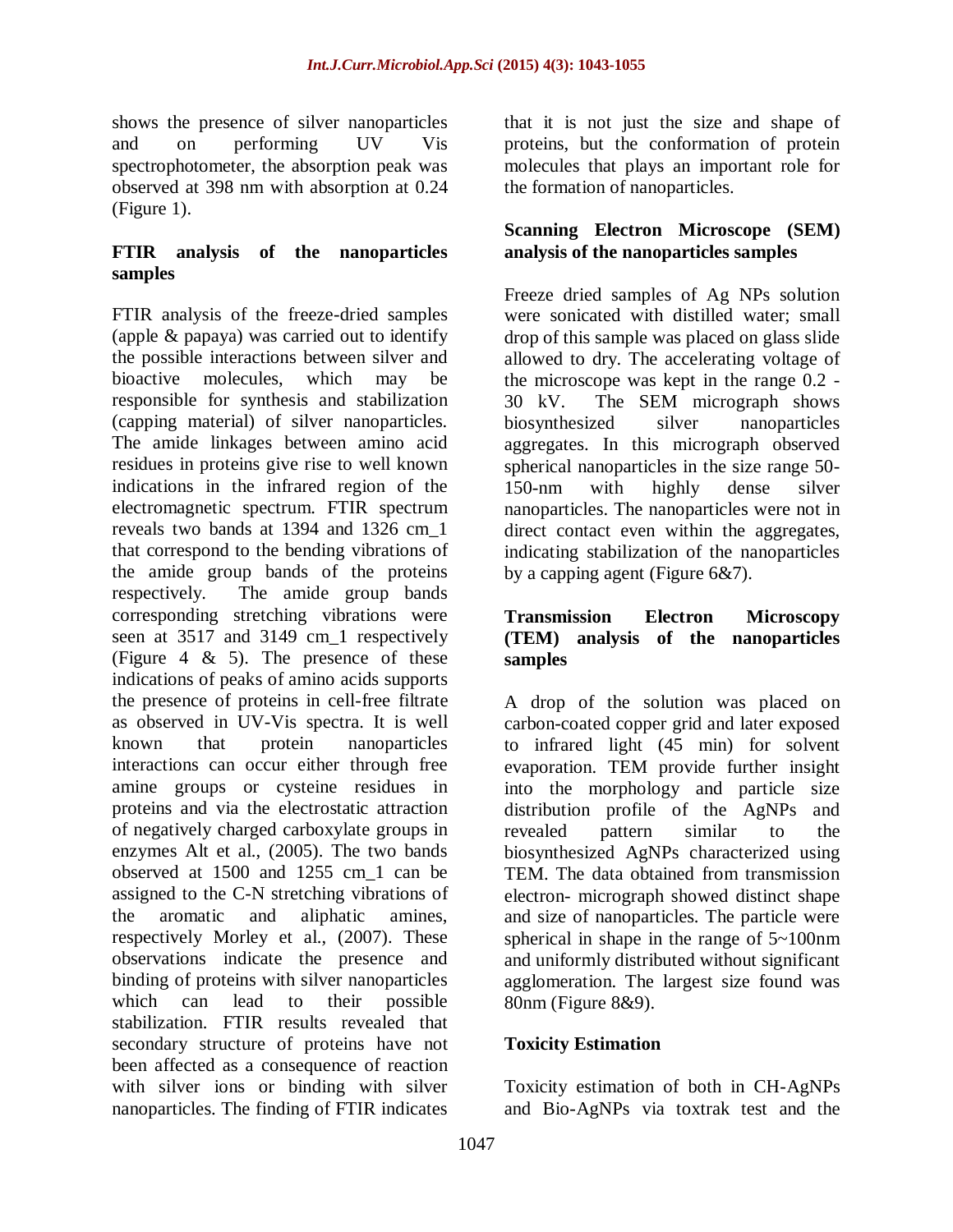absorbance of control, CH-AgNPs and Bio-AgNPs synthesized from apple, onion, garlic and papaya is carried out at a wavelength of 603 nm, which is specific for the blue color. The percentage inhibition (PI) is expressed equation is as follow:

 $PI = [1 - (\Delta As / \Delta Ac)] \times 100$ 

In this PI equation, the ΔAs and ΔAc represent the changes/differences (decrease) in absorbance for the sample and the control, respectively. In this case,  $\Delta$  is the initialfinal value. The PI is a relative measure only, in which the presence of toxic substances that increase the respiration and the results of PI equation were observed in a negative number.

Table 1 contains five groups of values in which one PI of CH-AgNPs sample and four PI of Bio-AgNPs samples. Absorptions of control and various broths samples were treated with chemically  $(A<sub>CH</sub>)$  and biologically  $(A<sub>BIO</sub>)$  synthesized silver nanoparticles. To determine PI value, first the changes/differences (decrease) in absorbance for the control (ΔAc), CH**-**AgNPs  $(∆A<sub>CH</sub>)$  and Bio-AgNPs  $(∆A<sub>BIO</sub>)$ value of decrease were calculated. The value of decrease was substituted in PI Equation, to finally get the toxicity percentage.

#### **Calculate changes/differences (decrease) in absorbance**

- a) For control sample:  $\Delta$ **Ac** = 0.2163-2.9314 = **-2.7151**
- b) For **CH-AgNPs** sample:  $\Delta A_{CH} = 1.5962 - 1.9914 = -0.3952$
- **c)** For **Bio-AgNPs** sample 1 (**Garlic**):  $\Delta A_{\text{BIO1}} = 1.2823 - 2.6021 = -1.3198$
- **d)** For **Bio-AgNPs** sample 2(**Onion**):  $\Delta$ **A**  $_{\text{BIO2}}$  = 1.6401 – 3.0969 = **-1.4568**
- e) For **Bio-AgNPs** sample 3(**Papaya**):  $\Delta A_{\text{BIO3}} = 1.1502 - 2.9631 = -1.8029$
- f) For **Bio-AgNPs** sample 4 (**Apple**):  $\Delta$ **A BIO4** = 1.2930 - 2.4956 = **-1.2026**

## **Calculate the toxicity percentage**

To estimate the sliver nanoparticles toxicity by putting the final value of changes**/**differences (decrease) of ΔAcs,  $\Delta A_{BS}$  and  $\Delta A_c$  in PI Equation (PI = [1- $(\Delta As / \Delta Ac)$ ] × 100)

## **Toxicity of CH-AgNPs sample**

This is to calculate the **CH-AgNPs** toxicity for putting the final changes**/**differences (decrease) of  $\Delta A_{CH}$  and  $\Delta A_{C}$  in PI Equation. Here,  $\Delta$ As is A<sub>CH</sub>, so the PI Equation is:

 $PI = [1 - (\Delta A_{CH} / \Delta AC)] \times 100$  $PI = [1 - (-0.3952 / -2.7151)] \times 100$ **PI = 85.45%**

## **Toxicity of Bio-AgNPs sample**

This is to calculate the **Bio-AgNPs** toxicity for putting the final changes**/**differences (decrease) of  $\Delta A_{\text{BIO}}$  and  $\Delta A_{\text{C}}$  in PI Equation. Here, ΔAs are ΔABIO, (ΔABIO1 for **Garlic,**  ΔABIO2 for **Onion**, ΔABIO3 for **Papaya** and ΔABIO4 for **Apple**).

PI Equation for Bio-AgNPs sample 1 **(**ΔABIO1 **Garlic)**:  $PI = [1 - (\Delta A_{BIO1} / \Delta AC)] \times 100$  $PI = [1 - (-1.3198/-2.7151)] \times 100$ **PI = 51.39%** PI Equation for Bio-AgNPs sample 2 **(**ΔABIO2 **Onion**):  $PI = [1 - (\Delta A_{BIO2} / \Delta Ac)] \times 100$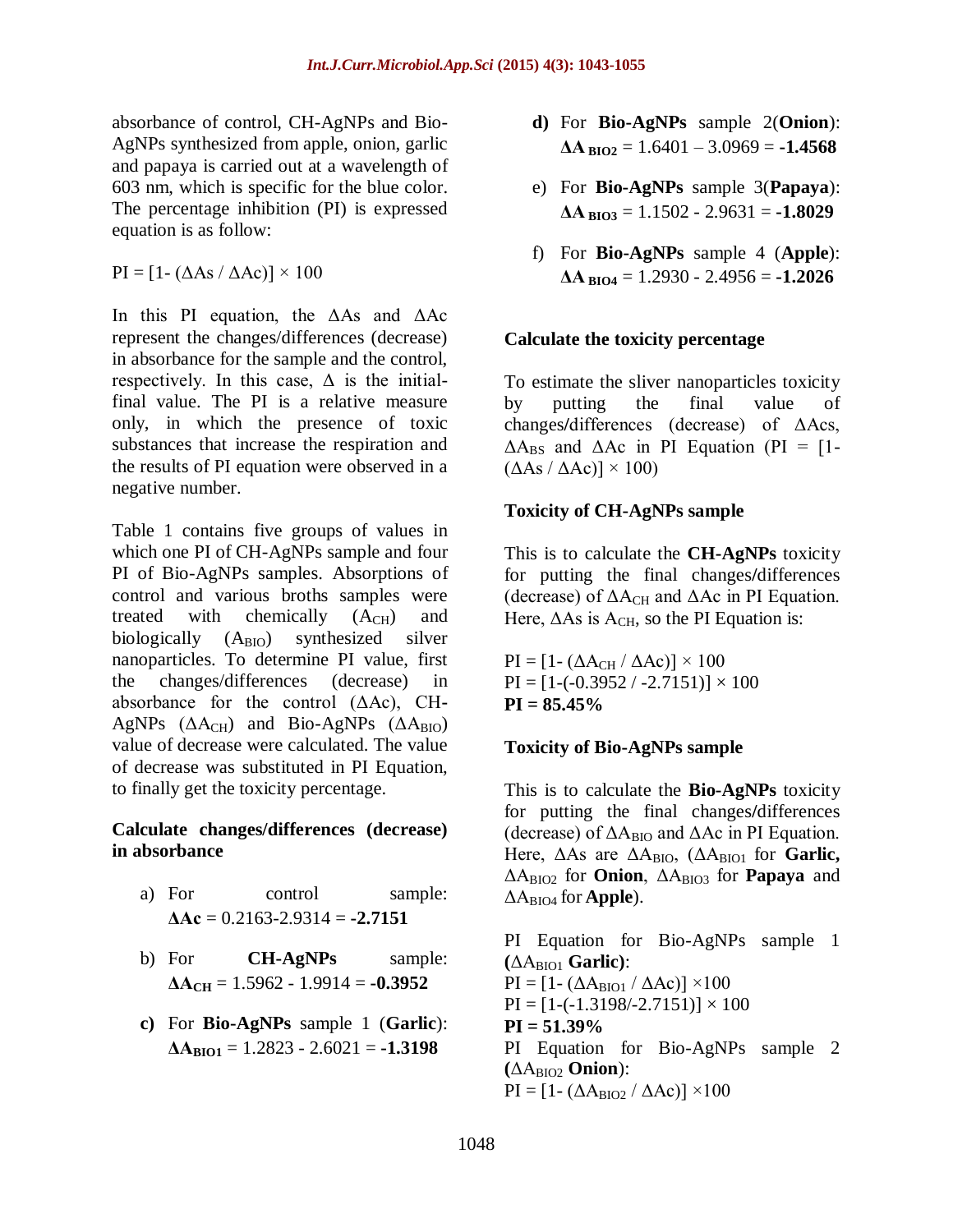$PI = [1 - (-1.4568/-2.7151)] \times 100$ **PI = 46.34%** PI Equation for Bio-AgNPs sample 3 **(**ΔABIO3 **Papaya**):  $PI = [1 - (\Delta A_{\text{BIO3}} / \Delta A c)] \times 100$  $PI = [1 - (-1.8029 / -2.7151)] \times 100$ **PI = 33.59%** PI Equation for Bio-AgNPs sample 4 **(**ΔABIO4 **Apple**):  $PI = [1 - (\Delta A_{BIO4} / \Delta AC)] \times 100$  $PI = [1 - (-1.2026/-2.7151)] \times 100$ **PI = 55.70%**

The aforementioned data clearly indicates that the toxic effect value, PI of CH-AgNPs is much greater (85.45%) than the Bio-AgNPs synthesized from apple (55.70%), onion (51.39%), garlic (46.35%) and followed by papaya (33.59%). These observations show that the human gut microbial community probiotic bacteria *B. subtilis* killed by CH-AgNPs in a maximum percentage as compare to Bio-AgNPs. Toxicity percentage of Bio-AgNPs are observed in decreasing order apple > onion >garlic> papaya.

## **Antimicrobial activity**

The antimicrobial activity as observed for Bio-AgNPs from both the samples of vegetables (garlic and onion) and fruits (papaya and apple) and their comparison with CH-AgNPs (reference/control sample) to confirm the presence/absence of silver nanoparticles. Antimicrobial activities of the synthesized Ag nanoparticles were determined, using the disc diffusion method [21]. Approximately 20 mL of molten and cooled media (NA/SDA) was poured in sterilized petri dishes. The plates were left overnight at room temperature to check for any contamination to appear. The test organisms were grown in selected broth for 24 h. (Table 2) were used as positive controls. The plates containing the test

organism and Bio-AgNPs/ CH-AgNPs were incubated at 370C for 24 - 48 h. The plates were examined for evidence of zones of inhibition, which appear as a clear area around the disc. The diameter of such zones of inhibition was measured using a meter ruler and the mean value for each organism was recorded and expressed in millimetre.

The anti microbial activity of extracted Bio-AgNPs from garlic, onion, papaya and apple of concentration 50mg/ml were checked against pathogens *E. coli* and *B. subtilis* using disk diffusion method and the zone of inhibition (m diameter) was observed 0.027, 0.024, 0.018, 0.028 against *B. subtilis* and 0.023, 0.020, 0.015, 0.025 against *E. coli* for garlic, onion, papaya and apple extract respectively. For CH-AgNPs (reference/control sample) the zone of inhibition was observed 0.033 and 0.029 against pathogens *E. coli* and *B. subtilis*.

The above observation of antimicrobial activities was clearly indicated that the CH-AgNPs are more suitable for inhabit the growth of photogenic bacteria with disadvantage of higher toxicity. On the other hand the Bio-AgNPs apple extract on average equally inhabit the growth of pathogenic bacteria with very less toxicity then garlic>onion>papaya.

On the basis of percentage inhibition results that Bio-AgNPs are more friendly and biocompatible to human gut microbial community probiotic as compare to CH-AgNPs. On the other hands we can say that the CH-AgNPs are more suitable for inhabit the growth of photogenic bacteria but greater disadvantage of their toxicity while, Bio-AgNPs on average equally or slightly lesser inhabited the growth of pathogenic bacteria with less toxicity. Our findings fulfill the results of previous studies in which clearly indicated, that the CH-AgNPs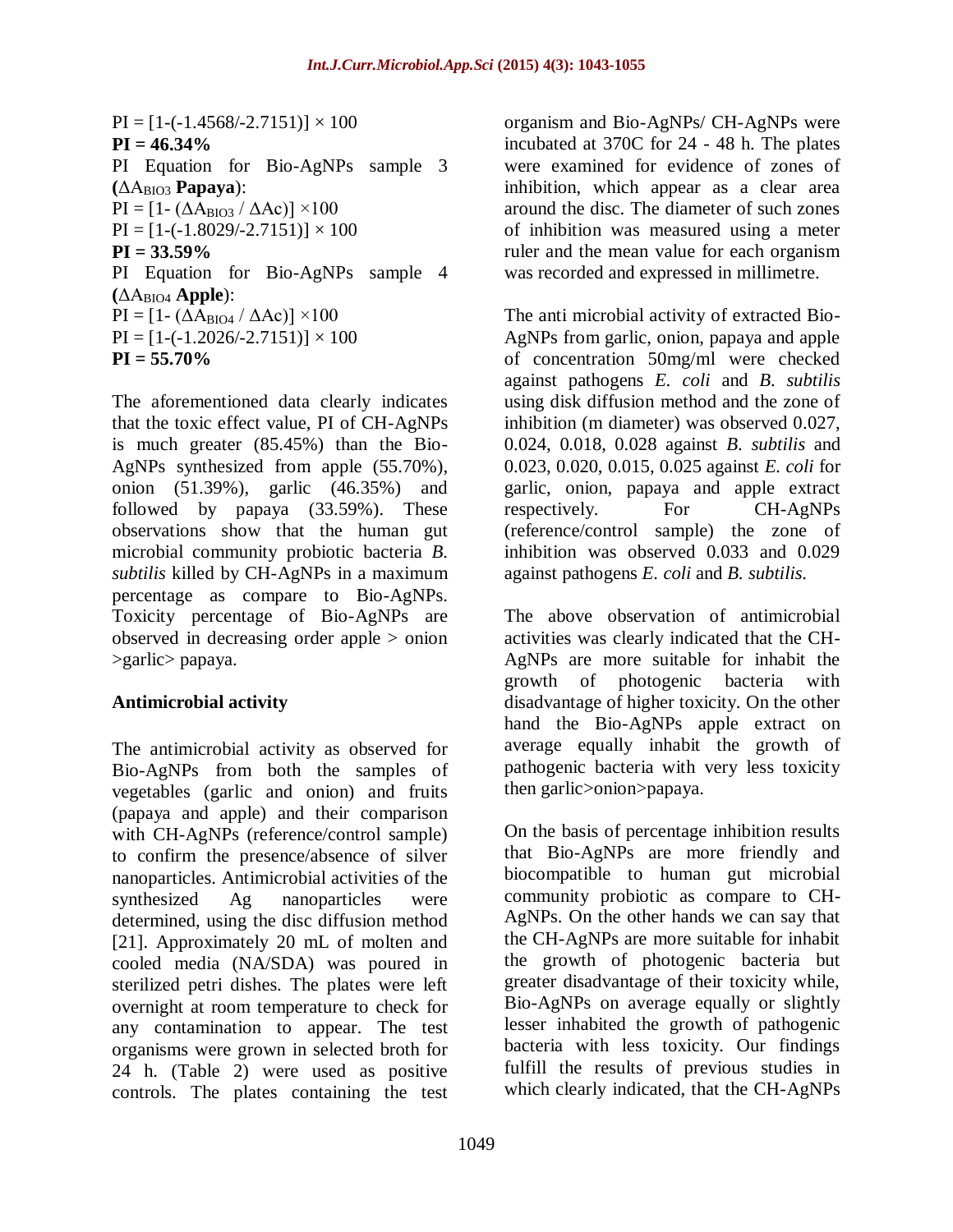are more toxic as compare to Bio-AgNPs from plants of *Allium spp.* P.K. Tyagi et al., (2013). The biologically synthesized AgNPs was less toxic, biocompatible and friendlier to the nominal human gut micro flora and do not severely disturbs it during the ingestion of drugs containing silver nanoparticles as compare to chemically synthesized AgNPs P.K. Tyagi et al., (2013).

Hence, Bio-AgNPs is the best option for pharmaceutical company for sliver coating on drugs as compare to CH-AgNPs due to their less toxicity and friendly behavior of probiotic present in our gut in the form of microbial gut flora. The unique physical and chemical properties of silver nanoparticles make them excellent candidates for a number of day-to-day activities, and also the antimicrobial and anti-inflammatory properties make them excellent candidates for many purposes in the medical field. However, there are studies and reports that suggest that nanosilver can allegedly cause adverse effects on humans as well as the

environment. It is estimated that tonnes of silver are released into the environment from industrial wastes, and it is believed that the toxicity of silver in the environment is majorly due to free silver ions in the aqueous phase.

The adverse effects of these free silver ions on humans and all living beings include permanent bluish-gray discoloration of the skin (argyria) or the eyes (argyrosis), and exposure to soluble silver compounds may produce toxic effects like liver and kidney damage; eye, skin, respiratory, and intestinal tract irritations; and untoward changes in blood cells Panyala et al., (2008). This investigation provides evidence that plant extract-stabilized nanoparticles may be ideal candidates for future studies exploring their use in biomedical and pharmacy applications. This synthesis procedure offers a less cost-effective and green alternative to traditional protocols that may be readily scaled up for industry as a result of the low synthesis temperatures and time required.

**Table.1** Absorption readings of control, various broths treated with chemically and biologically synthesized (garlic, onion, papaya and apple) silver nanoparticles

| <b>Incubation</b><br>period<br>with<br>$\bf{d}$ ye  <br><b>(h)</b> | <b>Test tube 1</b><br><b>Control</b><br>(AAc) | Test tube 2<br><b>CH-AgNPs</b><br>$(AA_{CH})$ | Test tube 3<br><b>BIO-AgNPs</b><br>Garlic<br>$(AA_{BIO1})$ | <b>Test</b><br>tube 4<br><b>BIO-AgNPs</b><br>Onion<br>$(AA_{BIO2})$ | Test tube 5<br><b>BIO-AgNPs</b><br>Papaya<br>$(AA_{BIO3})$ | Test tube 6<br>BIO-<br><b>AgNPs</b><br><b>Apple</b><br>$(AA_{BIO4})$ |
|--------------------------------------------------------------------|-----------------------------------------------|-----------------------------------------------|------------------------------------------------------------|---------------------------------------------------------------------|------------------------------------------------------------|----------------------------------------------------------------------|
| $\overline{0}$                                                     | 2.9314                                        | 1.9914                                        | 3.0969                                                     | 2.6021                                                              | 2.9531                                                     | 2.4956                                                               |
|                                                                    | 2.5528                                        | 1.8327                                        | 3.0000                                                     | 2.5686                                                              | 2.7356                                                     | 2.2560                                                               |
| $\overline{2}$                                                     | 2.0489                                        | 1.7375                                        | 2.7447                                                     | 2.2518                                                              | 2.3040                                                     | 1.9502                                                               |
| 3                                                                  | 1.0041                                        | 1.6049                                        | 1.8794                                                     | 2.0757                                                              | 1.7620                                                     | 1.4625                                                               |
| $\overline{4}$                                                     | 0.2163                                        | 1.5962                                        | 1.6401                                                     | 1.2823                                                              | 1.1502                                                     | 1.2930                                                               |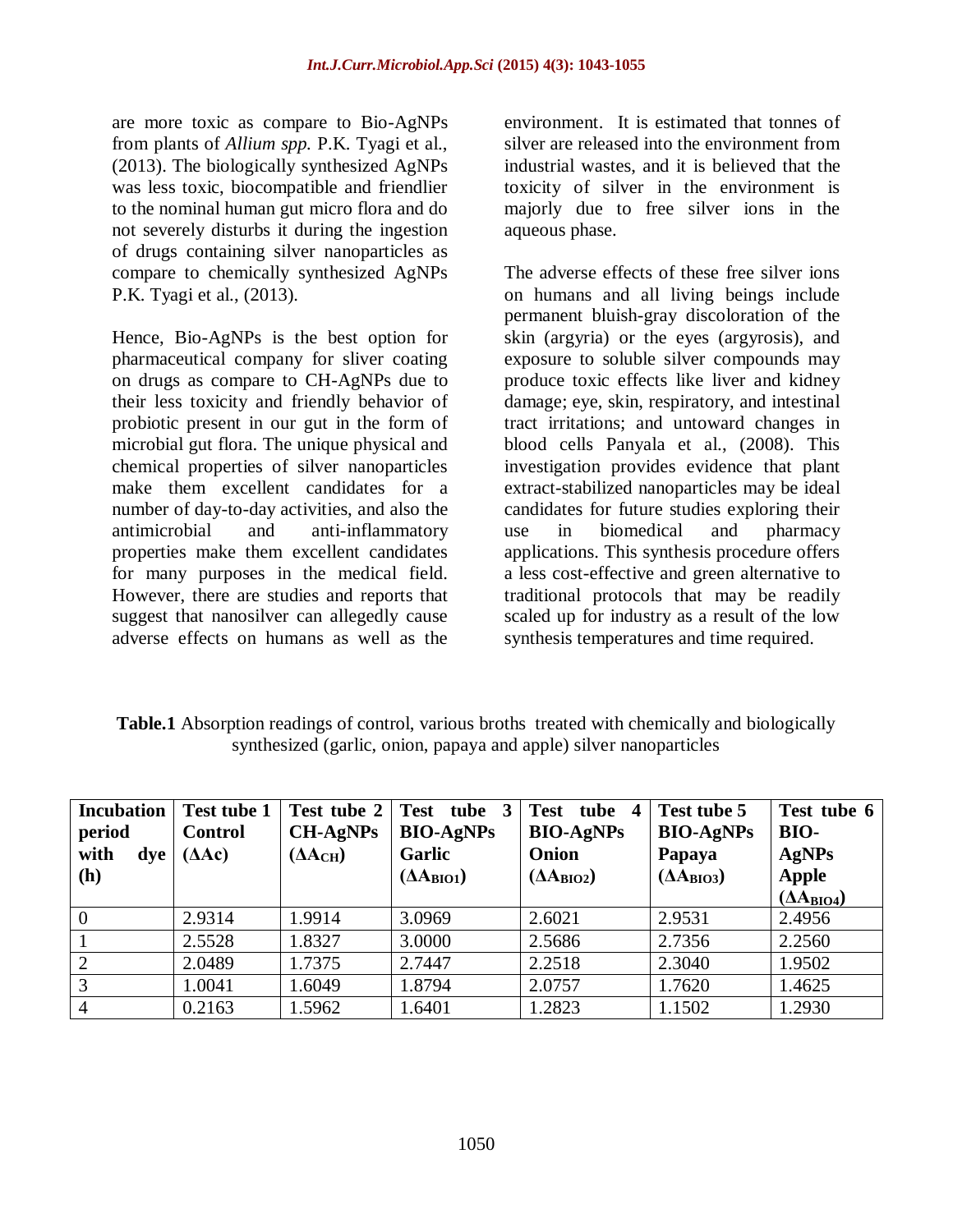#### *Int.J.Curr.Microbiol.App.Sci* **(2015) 4(3): 1043-1055**

| <b>Table.2</b> Antibacterial activities zone of inhibition (m diamenter) of B. subtilis and E. coli against |
|-------------------------------------------------------------------------------------------------------------|
| $CH-AgNPs$ and $BIO-AgNPs$                                                                                  |

| <b>Bioactive agent</b>                      | Concentration  | <b>Zone of Inhibition (m diameter)</b> |         |  |
|---------------------------------------------|----------------|----------------------------------------|---------|--|
|                                             |                | <b>B.</b> subtilis                     | E. coli |  |
| $CH-AgNPs$                                  | $1 \text{ mM}$ | 0.033                                  | 0.029   |  |
| BIO-AgNPs Garlic $(\Delta A_{\text{BIO1}})$ | mM             | 0.027                                  | 0.023   |  |
| BIO-AgNPs Onion $(\Delta A_{\text{BIO2}})$  | mM             | 0.024                                  | 0.020   |  |
| BIO-AgNPs Papaya $(\Delta A_{\text{BIO3}})$ | mM             | 0.018                                  | 0.015   |  |
| BIO-AgNPs Apple $(\Delta A_{\text{BIO4}})$  | mM             | 0.028                                  | 0.025   |  |

**Figure.1** Ultraviolet-visible spectrum (UV-Vis) of chemically synthesized sliver nano particles (CH-AgNPs)



**Figure.2** Ultraviolet-visible spectrum (UV-Vis) of biologically synthesized sliver nano particles (Bio-AgNPs) synthesized from apple and Papaya extract after 6 hours.

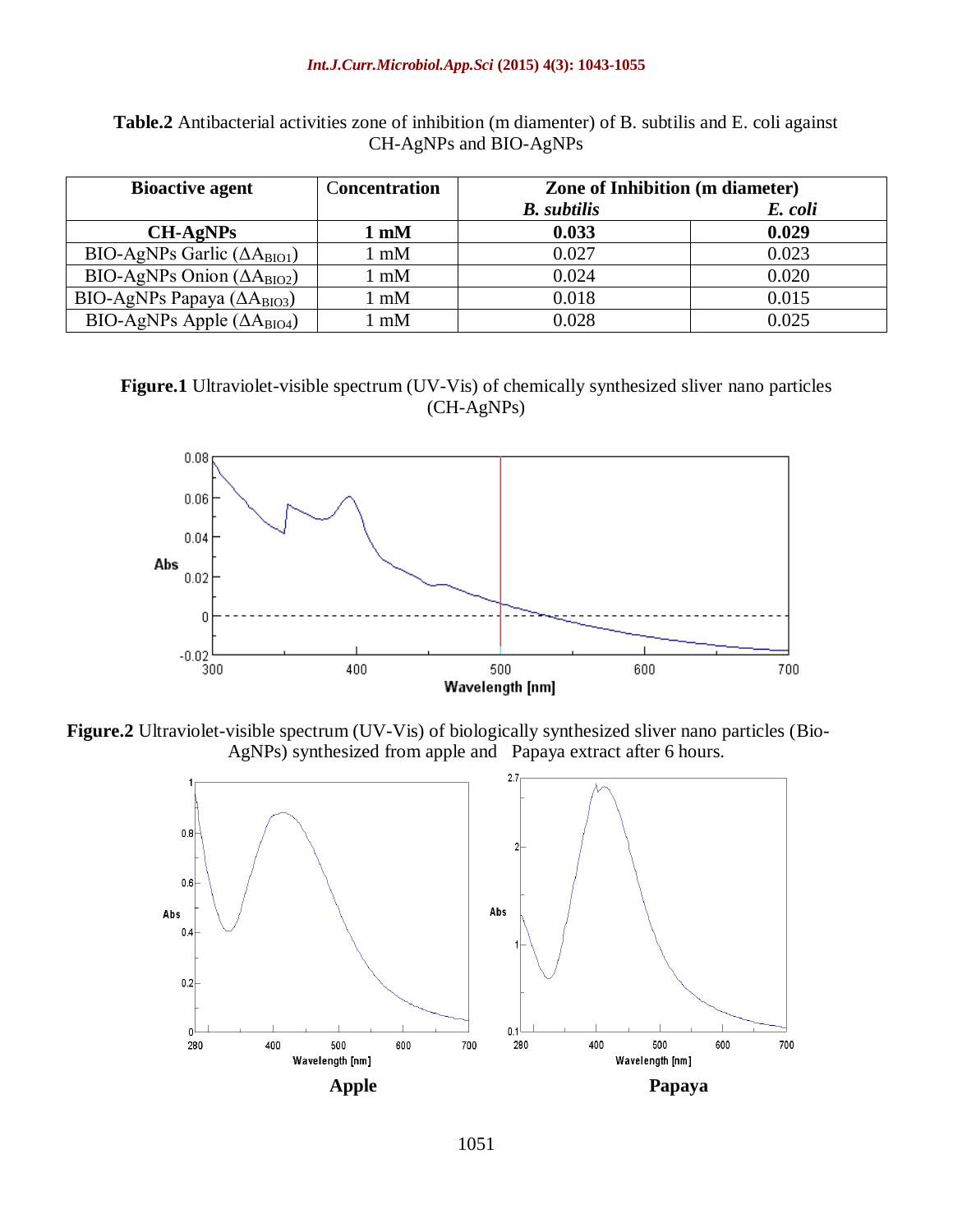



**Figure.4** FTIR spectra recorded from powder of silver nanoparticles synthesis from Papaya

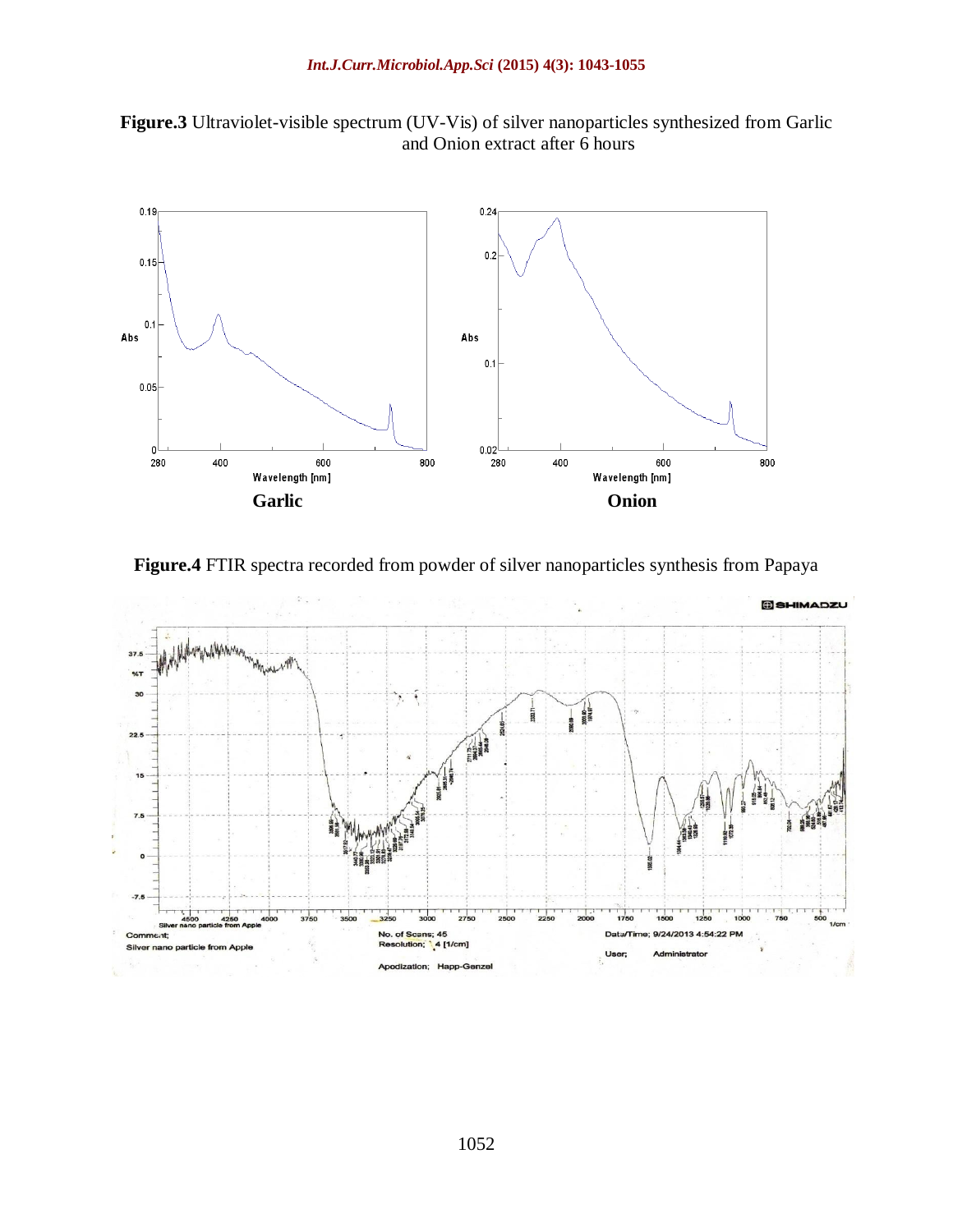

**Figure.5** FTIR spectra recorded from powder of silver nanoparticles synthesis from apple

**Figure.6** Scanning electron micrograph of silver nanoparticles synthesis from apple



**Figure.7** Scanning electron micrograph of silver nanoparticles synthesis from papaya

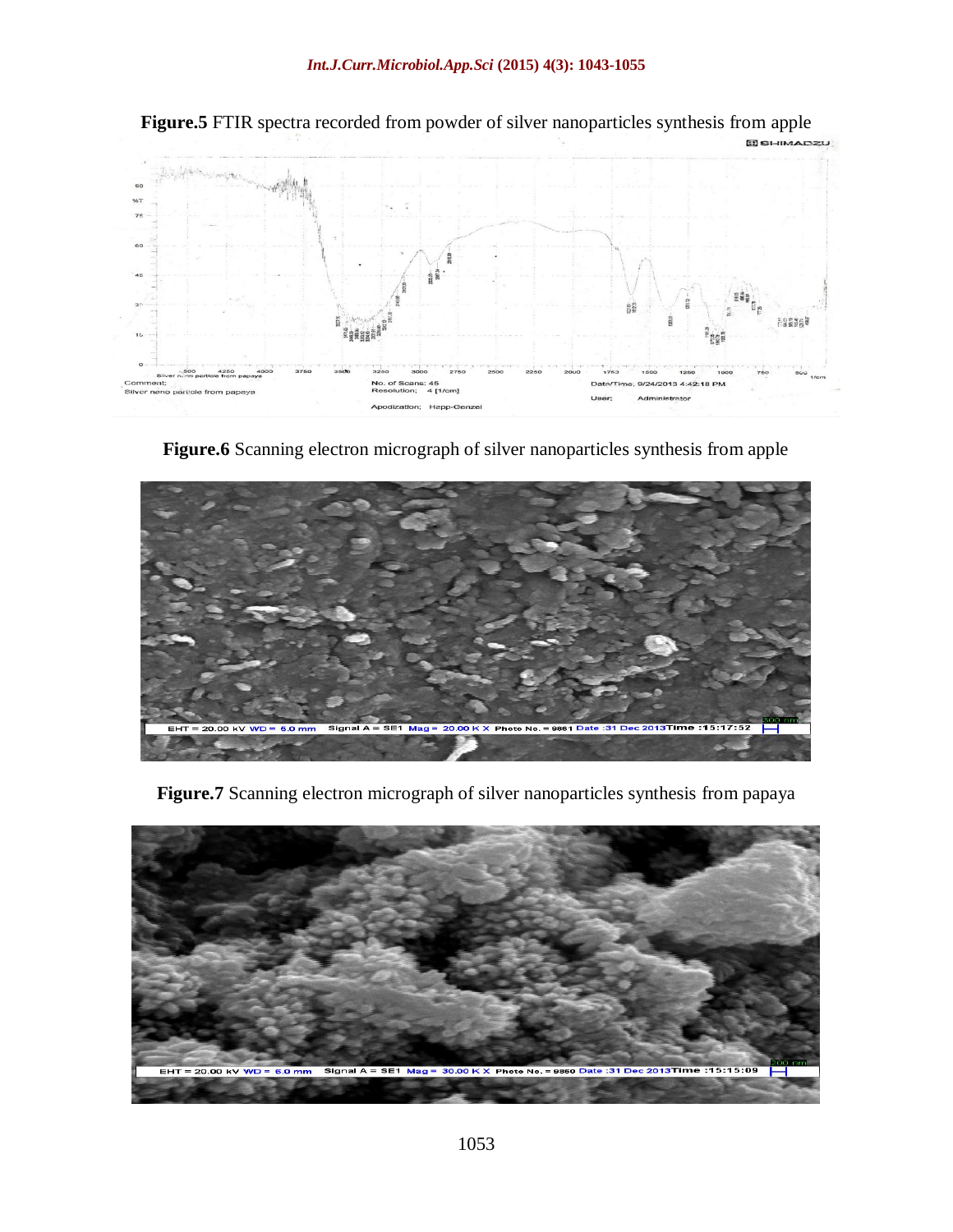HV=100.0kV<br>Direct Mag: 17500<br>PHYSICS-IIT-Delhi

**Figure.8** Transmission electron micrograph of the silver nanoparticles synthesized by apple

**Figure.9** Transmission electron micrograph of the silver nanoparticles synthesized by papaya



#### **Acknowledgements**

Authors are highly thankful to Chairman, Director General, Director, HOD and Faculty members of Department of Biotechnology, Meerut Institute of Engineering Technology for their continuous encouragement and problem solving assistance. Authors are also thankful to IIT Delhi for TEM/SEM characterization of nanoparticles and Biological Innovation Research Developmental Society (BIRDS) for graphic representation / FTIR interpretation for this manuscript.

#### **References**

AkmalA, El-GhorMagda, Noshy M, Ahmad G, Hanan R, Mohamed H. (2014). Normalization of Nano-Sized TiO2